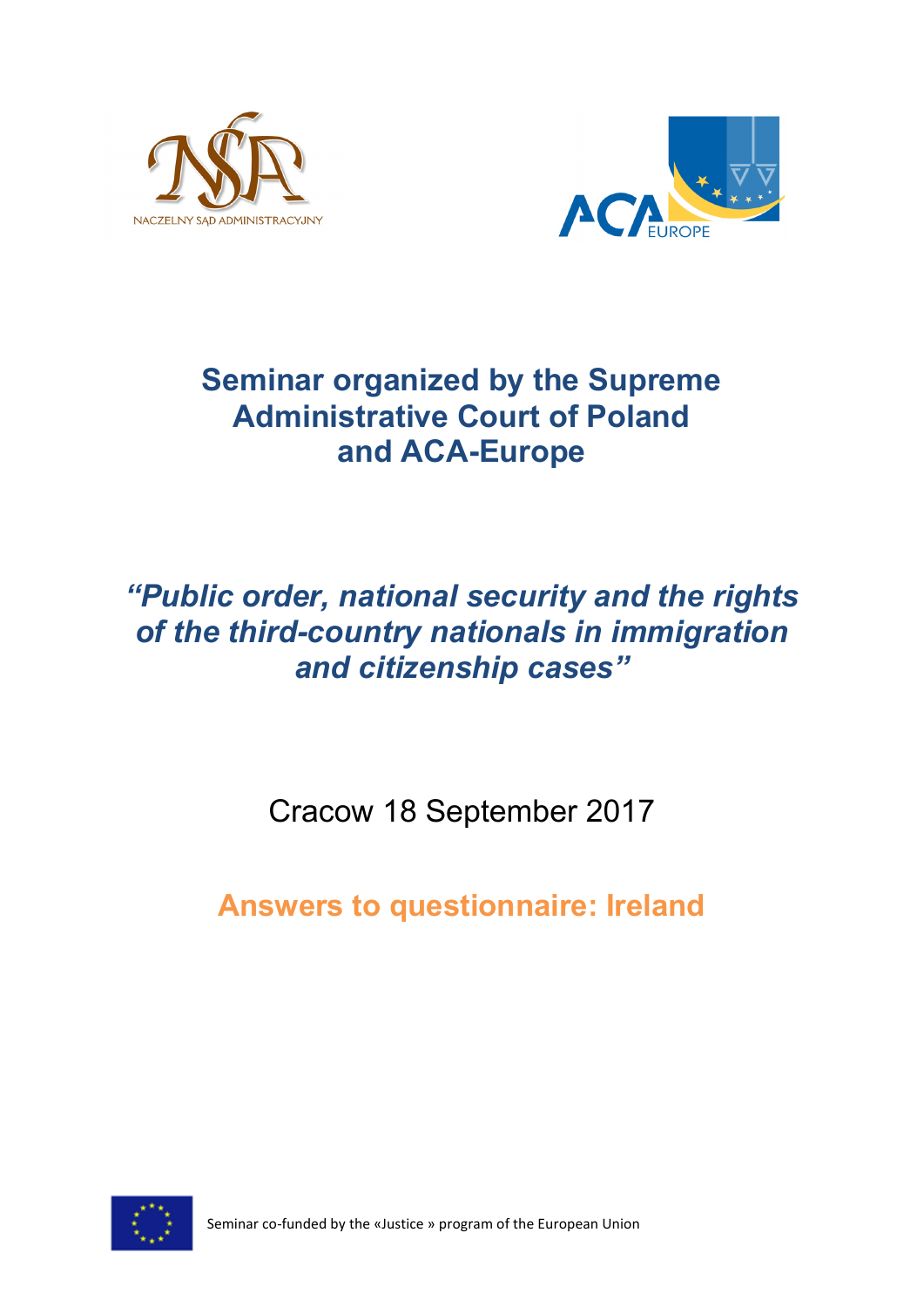### **Public Order, National Security and the Rights of Third-Country Nationals in Immigration and Citizenship Cases**

### **Questionnaire answers of Ireland**

#### Section A - General Questions

1. The Irish national legal framework in respect of immigration of third country nationals in relation to national security and public order derives from the fact that all initial decisions concerning immigration (with the exception of cases in the refugee and subsidiary protection field which are outside the scope of this questionnaire) involve a determination by the Minister for Justice and Equality (in some cases delegated in accordance with law by that Minister to appropriate officials). Section 4 of the Immigration Act, 1999 provides for the power of the Minister to make exclusion orders in respect of a third country national where necessary for reasons of national security or public policy.

Section 17 of the Immigration Act, 2004 provides that the Minister may require specified classes of third country nationals to be in possession of a visa when travelling to Ireland on grounds of maintaining, *inter alia*, national security and public order.

 There are no special rules or procedures provided for in Irish law for challenging a decision of the Minister in this field. Thus the general law applies whereby any person, having standing, can challenge a public law decision which affects their rights or obligations by seeking judicial review from the High Court. The High Court is the court on which is conferred general unlimited jurisdiction, under the Irish Constitution, in all issues whether criminal or civil (including constitutional questions). The jurisdiction of the High Court, therefore, includes the power to judicially review any administrative act. Details of the process will be set out in response to other questions but there remains the possibility of an appeal from an adverse decision of the High Court to the Court of Appeal and/or the Supreme Court.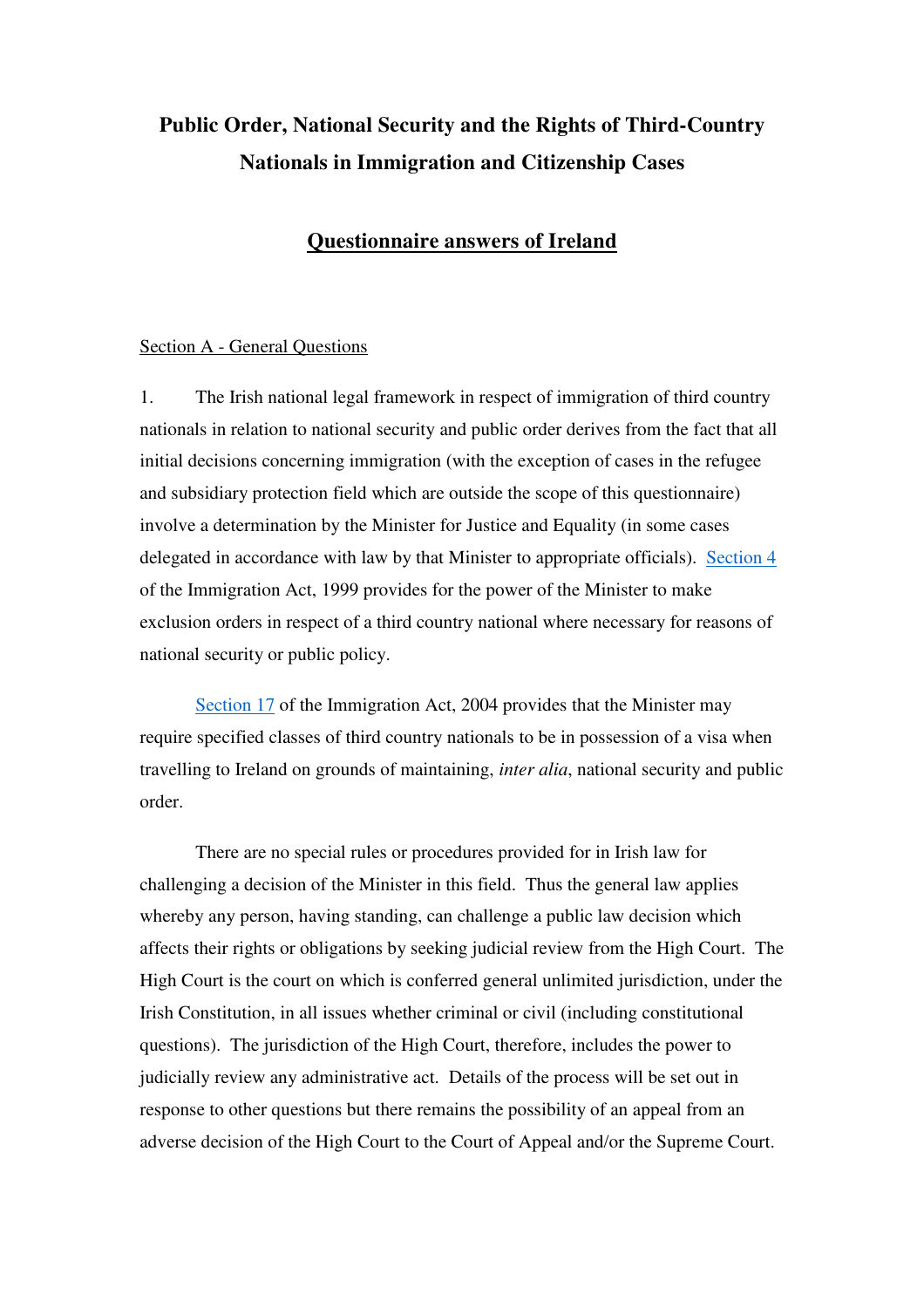There is no prior administrative procedure subsequent to an adverse decision of the Minister in cases such as are covered by this questionnaire.

2. The law concerning citizenship is contained in the Irish Nationality and Citizenship Acts, 1956 – 2004 which define the entitlement, in law, to citizenship of Ireland. Any decision by the State authorities relating to citizenship is capable of being challenged through ordinary judicial review procedures. It follows that the general comments made in response to question 1 apply equally in this case. There are no special procedures applicable to citizenship cases.

3. In 2016, 41 cases were brought before the High Court with three of those cases being pursued on appeal to the Court of Appeal. There were no cases brought to the Supreme Court.

- 4. (a) There are no differences in the judicial procedure between immigration cases and other administrative cases. As a matter of practical convenience the business of the High Court is divided into a number of "lists" dealing with different categories of case. Because of the growth in the volume of immigration cases generally (predominantly refugee or subsidiary protection cases) a separate "list" operates for such cases which means that they are dealt with by a different panel of judges as compared with the so-called "judicial review" list which deals with most other judicial review cases. However, the "immigration list" does not distinguish between refugee/subsidiary protection cases and the sort of immigration or citizenship issues which are the subject of this questionnaire.
	- (b) In general the fact that issues of national security and public order arise do not make the procedures in immigration cases involving such issues different from the procedures in immigration cases generally. However, there may be issues concerning the compellability of evidence which do apply generally but may come into greater focus in such cases.
	- (c) The role of the judge of first instance is to control legality both procedural and substantive. In principle that role does not differ in an immigration case involving national security or public policy as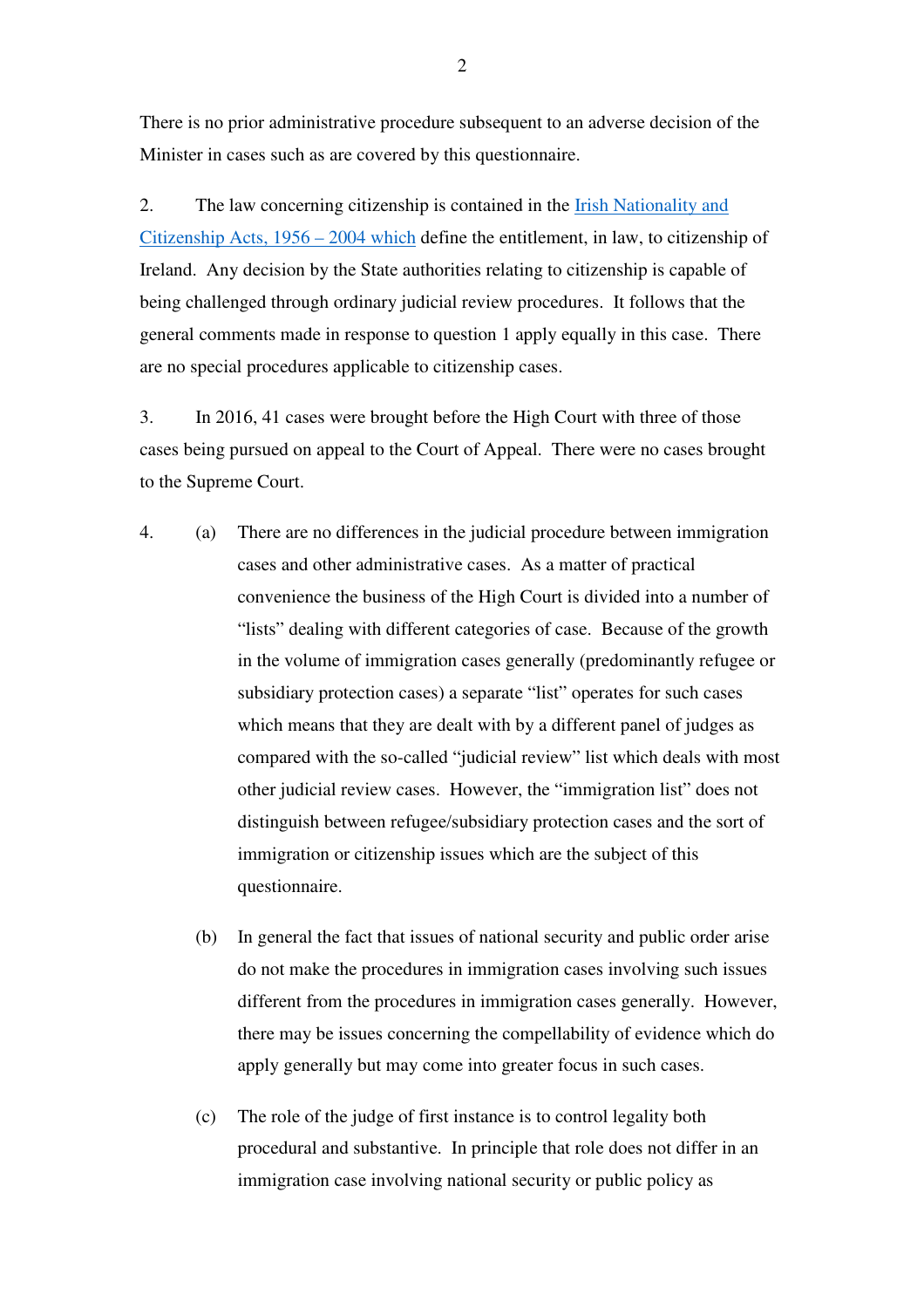compared to any other administrative law case so that a decision may be quashed for procedural irregularity, failure to conduct the assessment in accordance with law or on the basis that the decision was one which cannot be rationally supported on the materials before the decision maker. The judge does not have power to alter the decision but may remit the matter back to the decision maker who is then required to make the decision in accordance with the law as determined by the judge.

- (d) The court of last instance in all matters in the Irish legal system is the Supreme Court. Other than in two very exceptional circumstances not relevant to this questionnaire, the Supreme Court operates as a court of final appeal. Thus the role of the Supreme Court in administrative cases is to hear appeals either from the High Court or from the Court of Appeal. The power of the Supreme Court on hearing such appeals is the same as the power of the High Court in hearing a first instance judicial review.
- (e) Under the provisions of the  $33<sup>rd</sup>$  Amendment to the Irish Constitution, which came into effect in 2014, all cases now require leave from the Supreme Court in order that an appeal can be pursued. The rule or threshold does not differ as between administrative cases and any other type of case or, within administrative cases, between immigration cases or any other type. In order for leave to be granted the Supreme Court must be satisfied that the case involves "a matter of general public importance" or "that it is in the interests of justice" that a further appeal be pursued to the Supreme Court.
- 5. (a) There are no material differences in the judicial procedure between citizenship cases and other administrative cases. The comments made at 4(a) apply equally here.
	- (b) There are no formal differences in procedure between national security "public order cases" and any other type of case. The comment made in the answer to 4(b) applies equally here.
	- (c) Answer as per  $4(c)$ .

3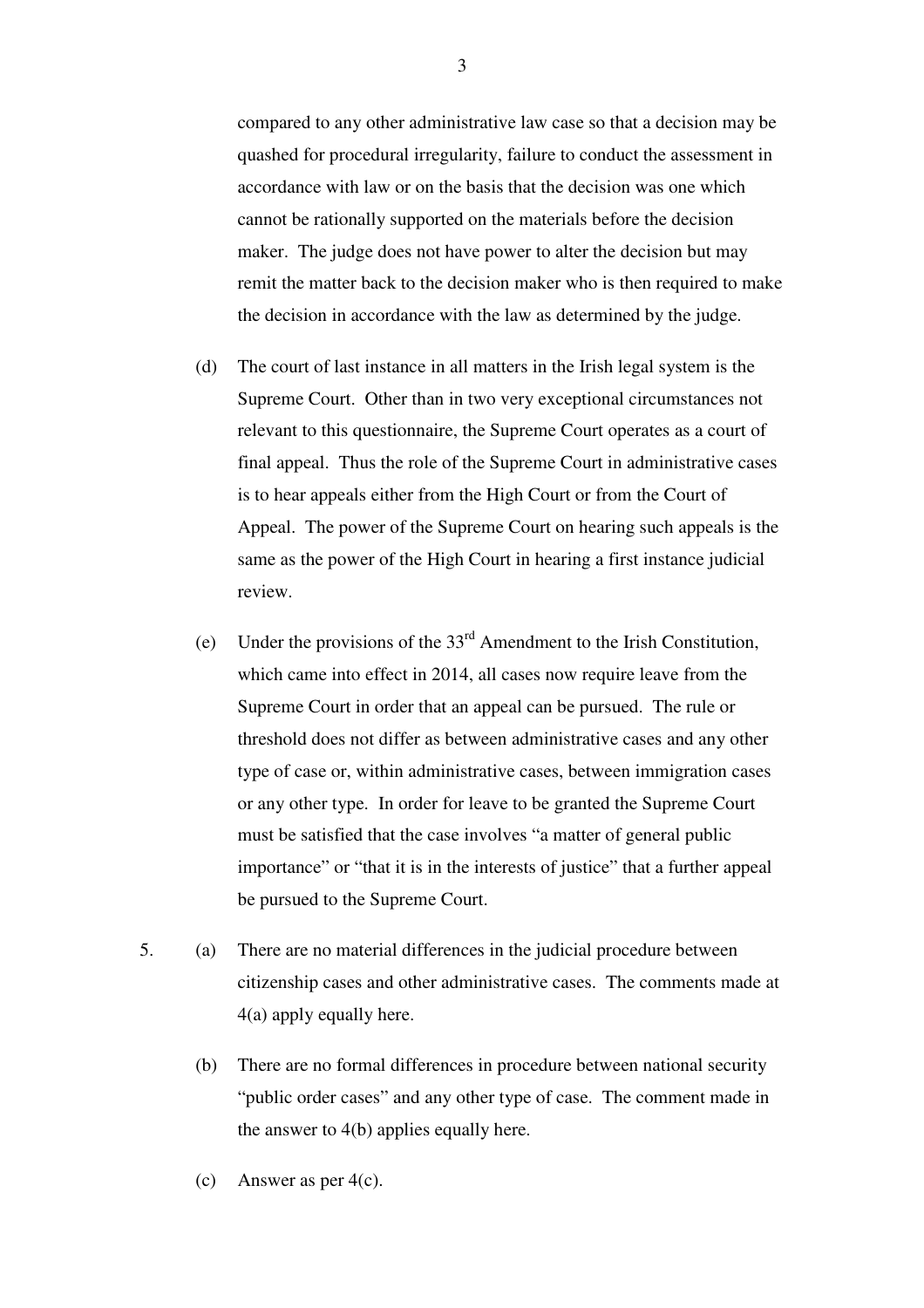- (d) Answer as per 4(d).
- (e) Answer as per 4(e).

#### Section B – Substantive Issues

6. Statute law does not define terms such as public order, national security or the like. The case law of the Irish Superior Courts has, however, attempted to define such terms. As will be seen from the following brief description of some of the leading cases it might be said that there is not, as yet, a definitive or consistent interpretation placed on the terms. It may well require that a suitable case be brought, under the new constitutional architecture, to the Supreme Court before a definitive determination can be made.

#### Case Law

- (a) In *Li v. Governor of Cloverhill Prison* [2012] IEHC 493 Hogan J. examined the definition of "public order" and "national security" under the s.  $9(8)(a)$  Refugee Act 1996, holding that a narrow definition of the terms involving a serious threat to fundamental State interests was the correct interpretation of the legislation. It was held that non-compliance with immigration law did not justify the applicant's civil detention.
- (b) Hogan J. disagreed with the decision of Charleton J., in *Yong Dong v. Governor of Cloverhill Prison* (ex tempore judgment, High Court, 13<sup>th</sup> November, 2012) in which Charleton J. adopted a broader interpretation of "public order" encompassing virtually all breaches of criminal law.
- (c) In *Bennetts v. Governor of Cloverhill Prison* (ex tempore, High Court,  $20<sup>th</sup>$  June, 2008) Birmingham J. held the applicant, who was a South African national, was lawfully detained pursuant to  $s$ .  $9(8)(a)$  Refugee Act 1996 in circumstances where he had been deported from Australia and then from the United States for a variety of firearms, drink driving and domestic violence offences. Birmingham J. held that conviction for serious offences constituted a threat to public order for the purposes of s.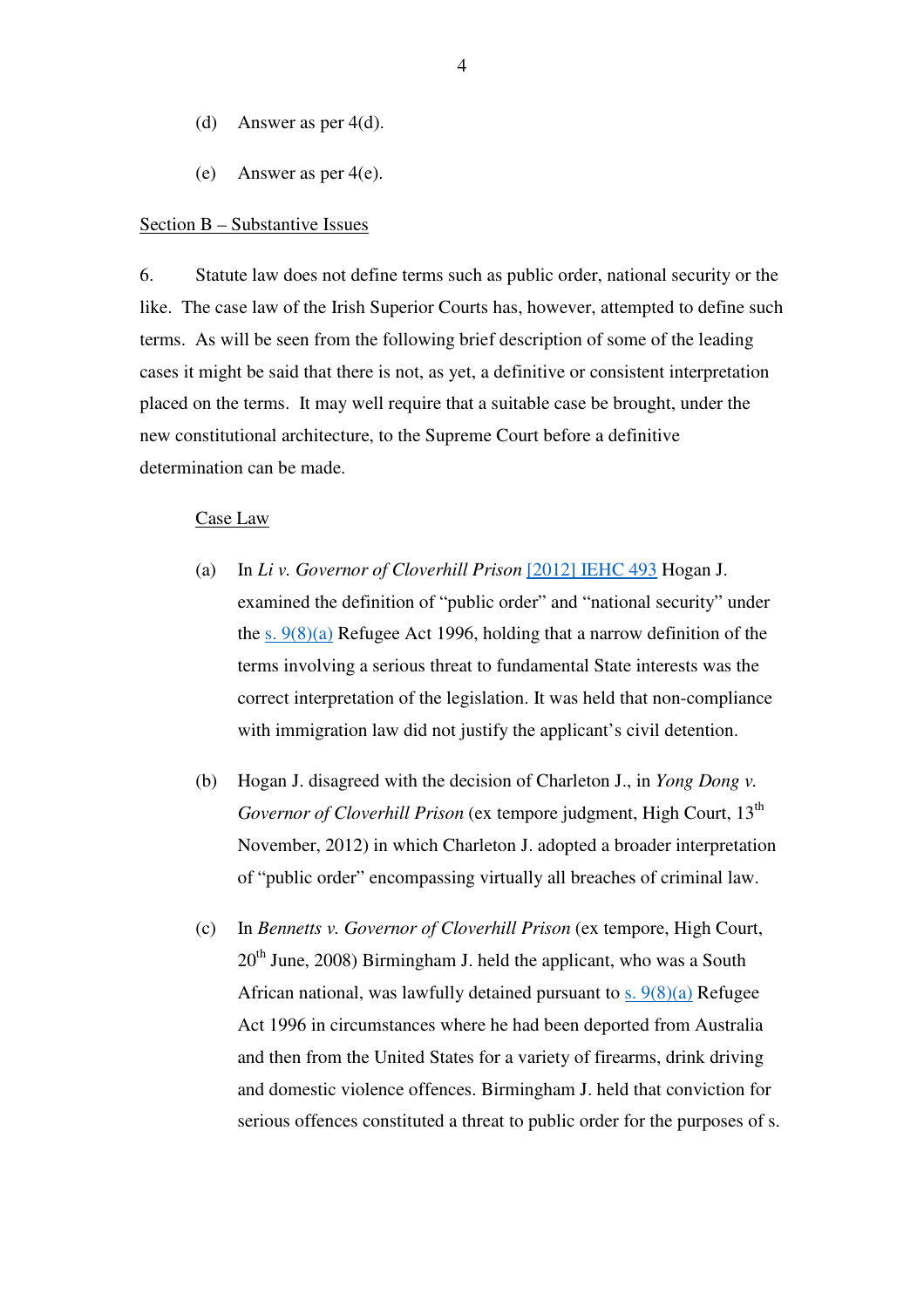9(8)(a) and that the phrase could potentially be wider and may permit detention where a serious crime has not been committed.

7. If one takes the most recent decision of the High Court, being the decision in *Li*, as representing something of an evolution from the other case law referred to in para. 6, it might be said that the definition has been narrowed. However, it cannot be asserted with any confidence that the decision in *Li* necessarily represents an evolution in the case law but rather may represent a different view of the judge dealing with the case in question. As it happens the three judges who gave judgment in the cases referred to in the answer to 6 are now judges of appellate courts with Charleton J. being a judge of the Supreme Court and both Hogan and Birmingham JJ. being judges of the Court of Appeal.

- 8. (a) Under s.  $4(3)(i)$  of the Immigration Act, 2004 an immigration officer may refuse permission to land if satisfied that the third country nationals entry into, or presence in, the State could pose a threat to national security or be contrary to public policy.
	- (b) Similar considerations would apply to short stay visas.
	- (c) & (d) However, under the Irish Nationality and Citizenship Act, 1956, national security and public order are not specified as grounds for refusing a certification of naturalisation (under s.19) or, under Part IV in respect of loss of citizenship.

 The question of the status of rights under Art. 8 of the European Convention on Human Rights is itself the subject of current debate before the Irish Superior Courts. In two connected cases (*Balchand v. Minister* [2016] IECA 383 and *Luximon v. Minister* [2016] IECA 382), the Court of Appeal held that the Minister was obliged to consider Art. 8 rights in this context. However, both of those decisions were the subject of leave to appeal to the Supreme Court where the respective appeals remain pending. Those appeals will not be heard prior to the seminar.

9. (a) Under s.  $3(6)(k)$  of the Immigration Act, 2003 the Minister is required to have regard to considerations of national security and public policy in determining whether to make a deportation order.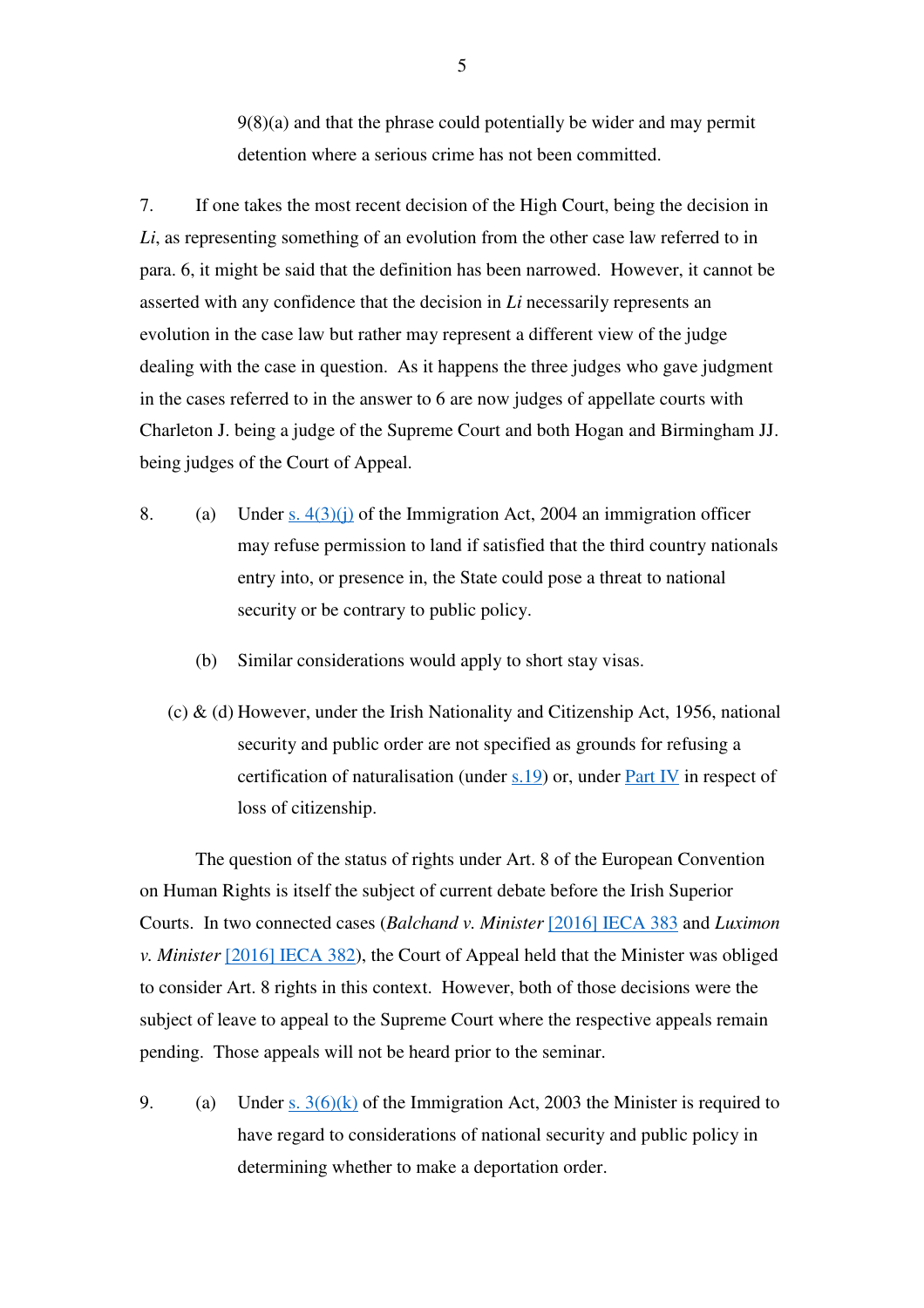(b), (c)  $\&$  (d) There is no material difference in respect of an immediate deportation order or a residence permit. However, such considerations do not have application in the case of revocation of naturalisation certificates or loss of citizenship.

10., 11.  $\&$  12. It is difficult to answer these questions with any precision having regard to the uncertainty as to the jurisprudence at this stage. A definitive view will only be formed when a suitable case concerning the definition of the proper scope of national security and public order finally comes to the Supreme Court.

13. It is likely that some consideration to this issue will be given by the Supreme Court in the appeals in *Balchand* and *Luximon* to which reference has already been made.

14. The most recent case law on these issues is set out. The precise principles to be applied in the context of children's rights remains to be the subject of a definitive decision of the Supreme Court.

 (a) *Dos Santos v. Minister of Justice and Equality and Others* [2015] IECA 210.

 The Court of Appeal held that the UN Convention on the Rights of the Child is not part of Irish domestic law. Section  $3(6)(a)$  of the Immigration Act 1999, which obliged the Minister for Justice to take account of an applicant's age when deciding whether or not to make a deportation order against him or her, did not require him, when dealing with a minor applicant, to treat as a primary consideration the best interests of that child or, alternatively, to decide expressly whether deportation would be consistent with its best interests.

*(b) Ezenwake v. MJE* [2011] IEHC 328.

The plaintiff was a Nigerian national who had been granted residency in the State on account of an Irish born child. He was further granted a family reunification visa to allow his Nigerian wife and children join him to live in Ireland. Upon their arrival at Dublin airport, the wife and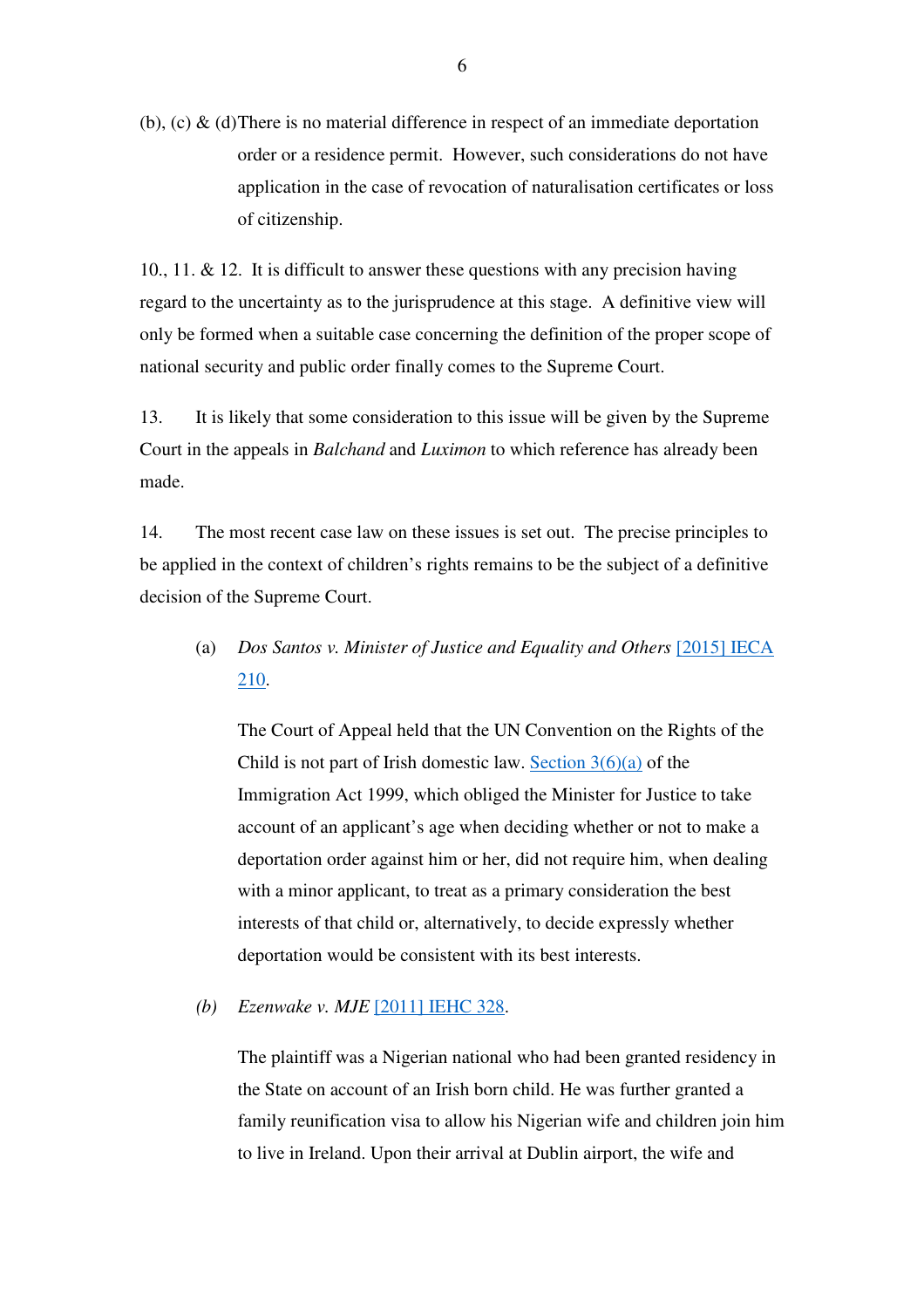children were refused entry on the basis that their visas had been issued in error and consequently, their admission to the State would be contrary to public policy pursuant to s.  $4(3)(i)$  of the Immigration Act 2004.

Hogan J. held that the decision to refuse permission to land was unlawful. Hogan J. held that public policy in this statutory context connoted a situation where the personal conduct of the immigrant posed "a real and immediate threat to fundamental policy interests of the State." [para. 13]. Hogan J. held that admission being contrary to Government policy does not in and of itself necessarily mean that the public policy threshold under s.  $4(3)(i)$  has been reached.

15. (a) As noted above such matters will not lead to loss of nationality but would, in answer to question (b), potentially lead to the denial of a residence permit or the making of a deportation order.

16. This issue has not yet arisen before the Irish courts so far as the Supreme Court is aware.

17. & 18. These matters will be explored in the *Balchand* and *Luximon* cases. However, there is a further difficult case currently before the Irish Supreme Court (*YY v. Minister for Justice & Equality*) in which the Minister seeks to remove a person from Ireland for state security reasons but it is said, at the same time, that the person may face execution or other seriously adverse consequences if returned to the country of origin. It is likely that this case will be decided before the seminar.

#### NOTE:

 It is regretted that it is not possible to answer some of these questions with greater precision. This is partly because such immigration and citizenship cases are relatively new, as a matter of practice, in the Irish legal system and few have come to the Supreme Court. Furthermore, it is hoped that it will be understood that, in the context of pending cases, it would be particularly inappropriate to comment in detail.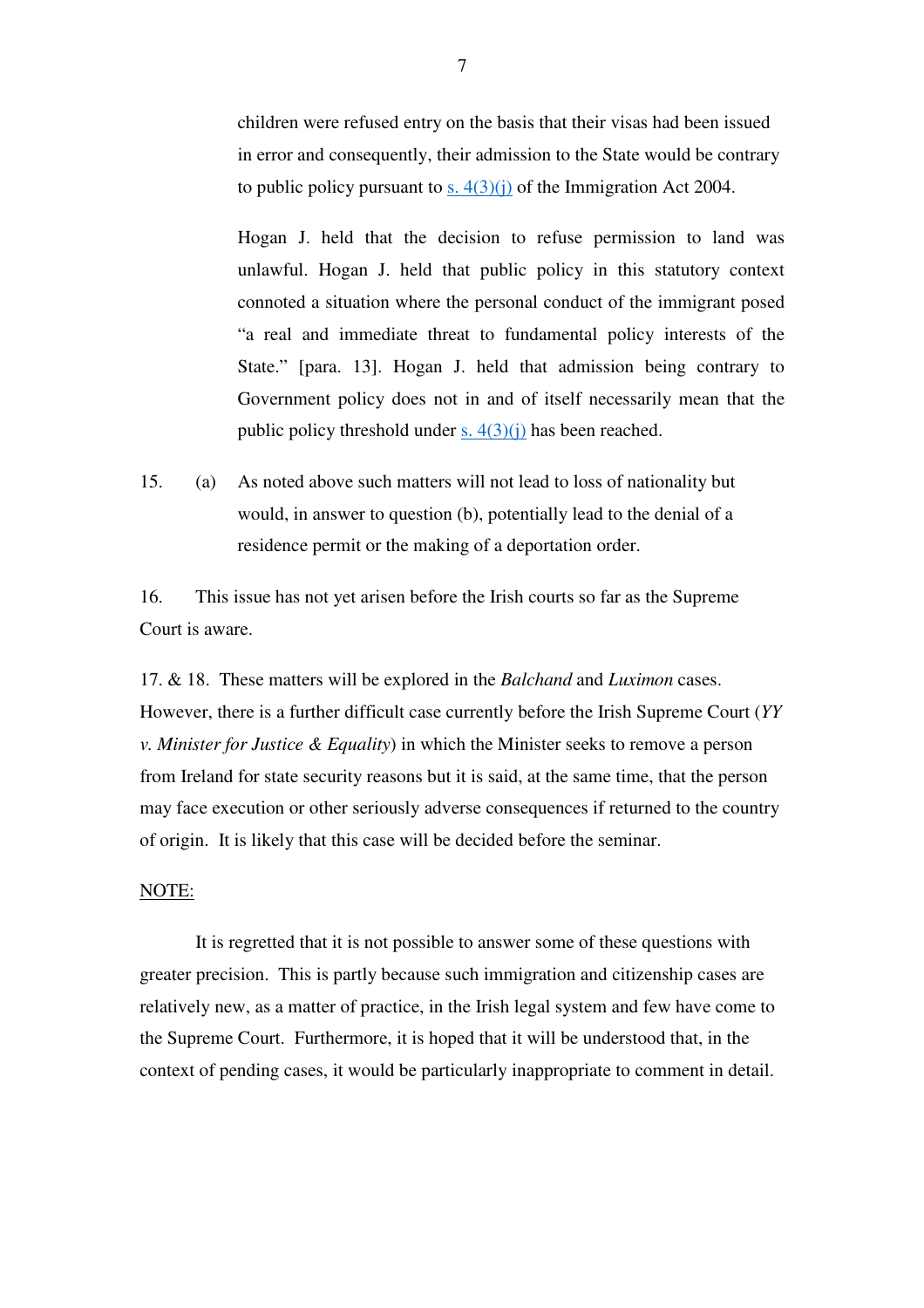#### Section C - Procedural Fairness

19. This very issue is currently under consideration by the Supreme Court in the *YY* case concerning possible deportation to a country where the individual may face danger. A supplementary answer to this question will be provided when the judgment of the Court in that case is available.

20. This issue of reasons being made available both to the party affected and, thereby, to the Court in the event that the party affected seeks a review, will also be explored in the *YY* case to which reference has been made.

21. It is important in the context of this question to understand the underlying basis on which judicial review operates in Ireland. The initial onus rests on the party seeking judicial review to present evidence to the Court which is sufficient to establish a *prima facie* case for the unlawfulness of the measures sought to be challenged. This is done by means of a so-called *ex parte* application which involves an oral hearing at which only the applicant for judicial review appears or is represented. That applicant must present a legal document (a statement of grounds) setting out the basis on which it is contended that the measure under challenge is unlawful and must also file affidavit evidence (*i.e.* sworn written evidence) establishing any necessary facts. There is no procedure in Irish law which allows any party to present evidence to the Court which would not be available to the other party. Thus, to the extent that the State authorities may wish to put forward evidence to justify a public order case, that evidence must be made available to the other side. The State must, therefore, decide just how much evidence it is willing to put before the Court.

 In addition, Irish procedural law permits the Court to make a so-called "discovery" order which is an order which requires a party to litigation to provide a sworn document disclosing any documentation which that party may have in its possession or power which is relevant to any issues of fact. The only exception is that a party may claim a legal privilege over documentation on a range of grounds including, for example, legal professional privilege. One such category of privilege involves a case where the State asserts that significant state interests would be impaired by the disclosure of the document concerned. In such a case a judge may

8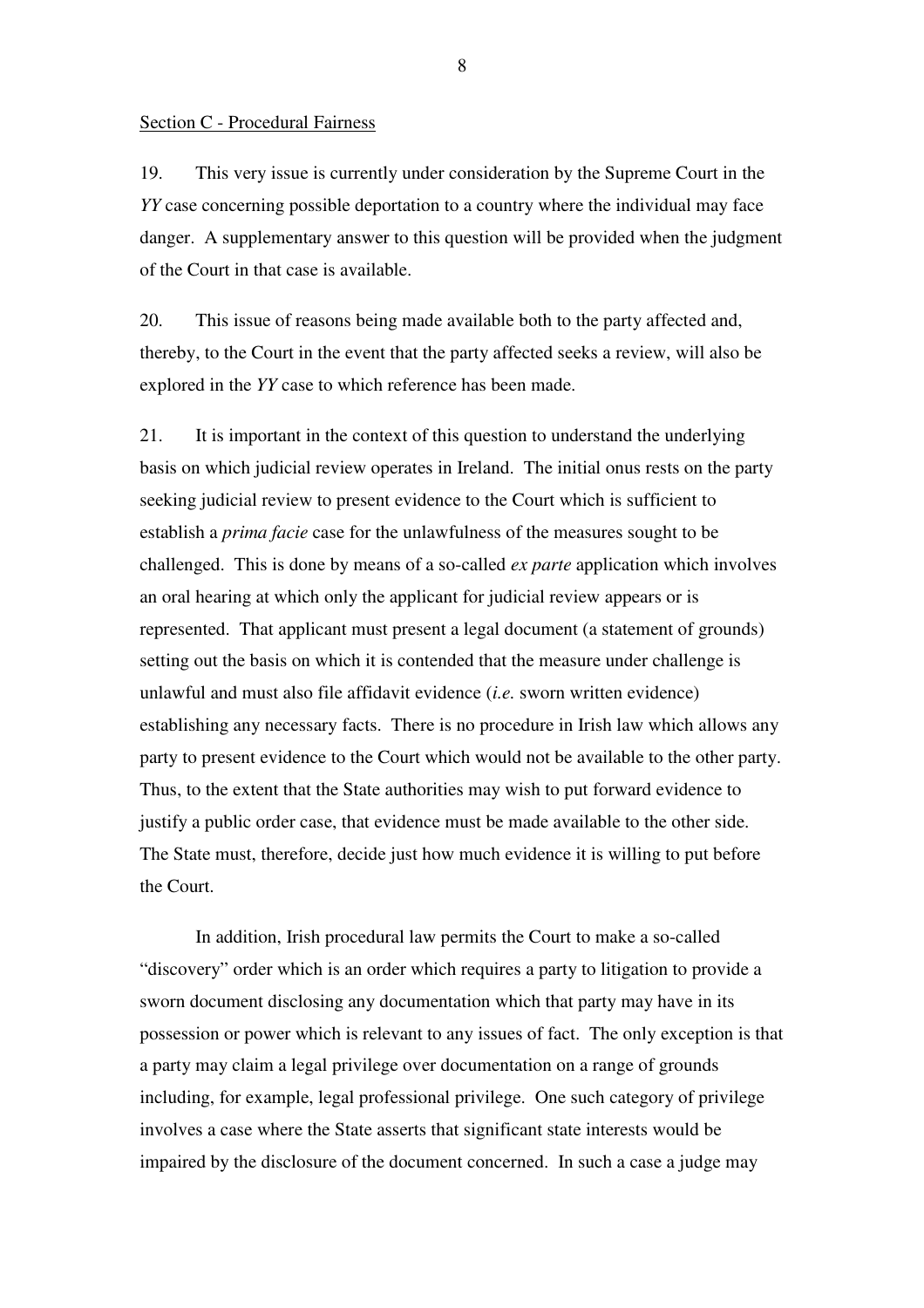review the documents to conduct a balancing exercise as to whether the documents do indeed involve significant issues of state interest and, if so, whether those interests outweigh the interests in the disclosure, for the purposes of the proceedings, of the document concerned. It must, however, be emphasised that if such a document is excluded on the basis of state privilege, it will not form part of the evidence in the case at all. Furthermore, the judge who ultimately hears the case will be a different judge to the judge who conducted the exercise of determining whether the document should be disclosed so that, if the document is not disclosed, it will not form part of the materials which will be brought to the attention of the judge who ultimately determines the case. The extent to which the State's ability to defend judicial review claims in the national security field if it does not put forward sufficient evidence is a matter which may well be clarified in the case to which reference has already been made. Therefore, to answer the specific question raised in number 21, all of the evidence admissible in the case will always be open to the judge, the parties and any counsel representing any parties. However, if, for reasons of privilege, certain documentation is not required to be disclosed, that documentation will not be regarded as part of the evidence and will not, therefore, be made available to any of those individuals. However, it may have been made available to another judge for the purposes of determining whether state privilege can be asserted.

22. There are no special categories of judge for the purposes of accessing evidence of any type.

23. For the reasons set out in the answer to question 21 this does not arise.

24. See answer to question 21.

25. The simple answer to this question is yes. For the reasons noted in the answer to question 21, evidence is either admitted before the Court or not. If it is admitted then it must be available to all parties.

26. The simple answer to this question is yes. The full judgment of the Court will be available to the parties.

27. The rules concerning access to documentation, whether under general freedom of information legislation or under the Court's power to order discovery of documents

9